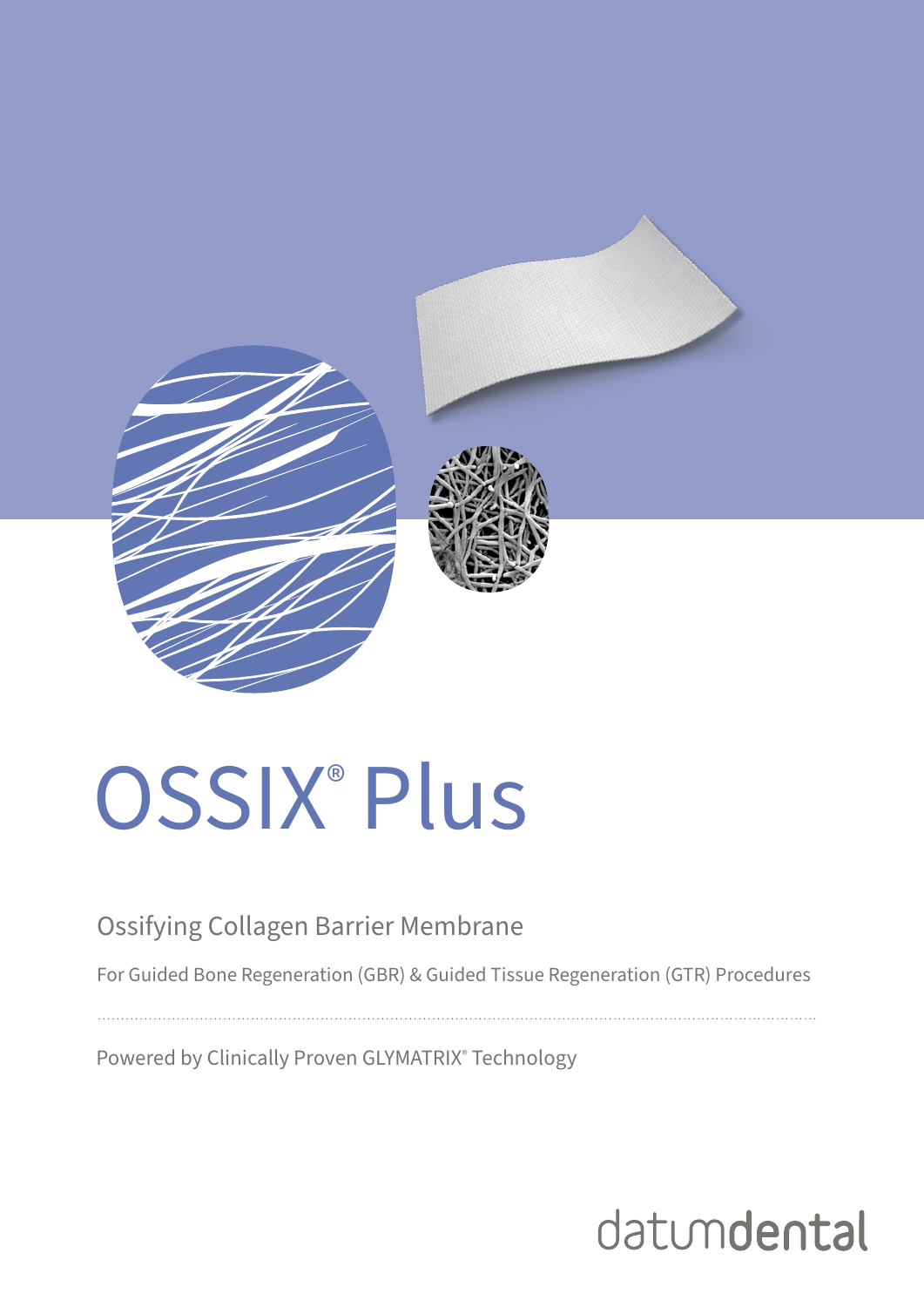# OSSIX® Plus - Ossifying Collagen Barrier

#### Powered by GLYMATRIX® Technology

GLYMATRIX is a proprietary collagen cross-linking technology, similar to the naturally occurring glycation process in the human body. The clinically proven technology uses sugars to cross-link collagen molecules producing a collagen matrix, which is bioprogrammable and can be tailored to deliver products of varying physical properties and customized longevity.

#### OSSIX Plus Features & Benefits

OSSIX Plus is a resilient resorbable collagen barrier membrane:

- Maintains barrier functionality for 4-6 months
- Resistant to degradation when exposed for 3-5 weeks
- Excellent handling properties, adapts and conforms to defects, and adheres well to tissue
- Porcine derived, provides excellent biocompatibility

#### OSSIX Plus is Intended for Use During GBR & GTR Procedures

- Ridge augmentation for later implant insertions
- Simultaneous ridge augmentation and implant insertions
- Ridge augmentation around implants inserted in delayed extraction sites
- Ridge augmentation around implants inserted in immediate extraction sites
- Alveolar ridge preservation consequent to tooth (teeth) extraction(s)
- Over the window in lateral window sinus elevation procedure
- In implants with vertical bone loss due to infection, only in cases where satisfactory debridement and implant surface disinfection can be achieved
- In intra bony defects around teeth
- For treatment of recession defects, together with coronally positioned flap
- In furcation defects in multi-rooted teeth

Please read IFU before use and for additional info on indications, contraindications, warnings and precautions.

#### OSSIX Plus Ossifying Barrier Membrane Long-Term Results: 13 Year Post-op













*Look for this signature herringbone pattern on both sides of the device*

*Lateral Ridge Augmentation L-R: Pre-op, procedure, and 13 years post-op Courtesy of Bach Le, DDS, MD, FICD, FACD*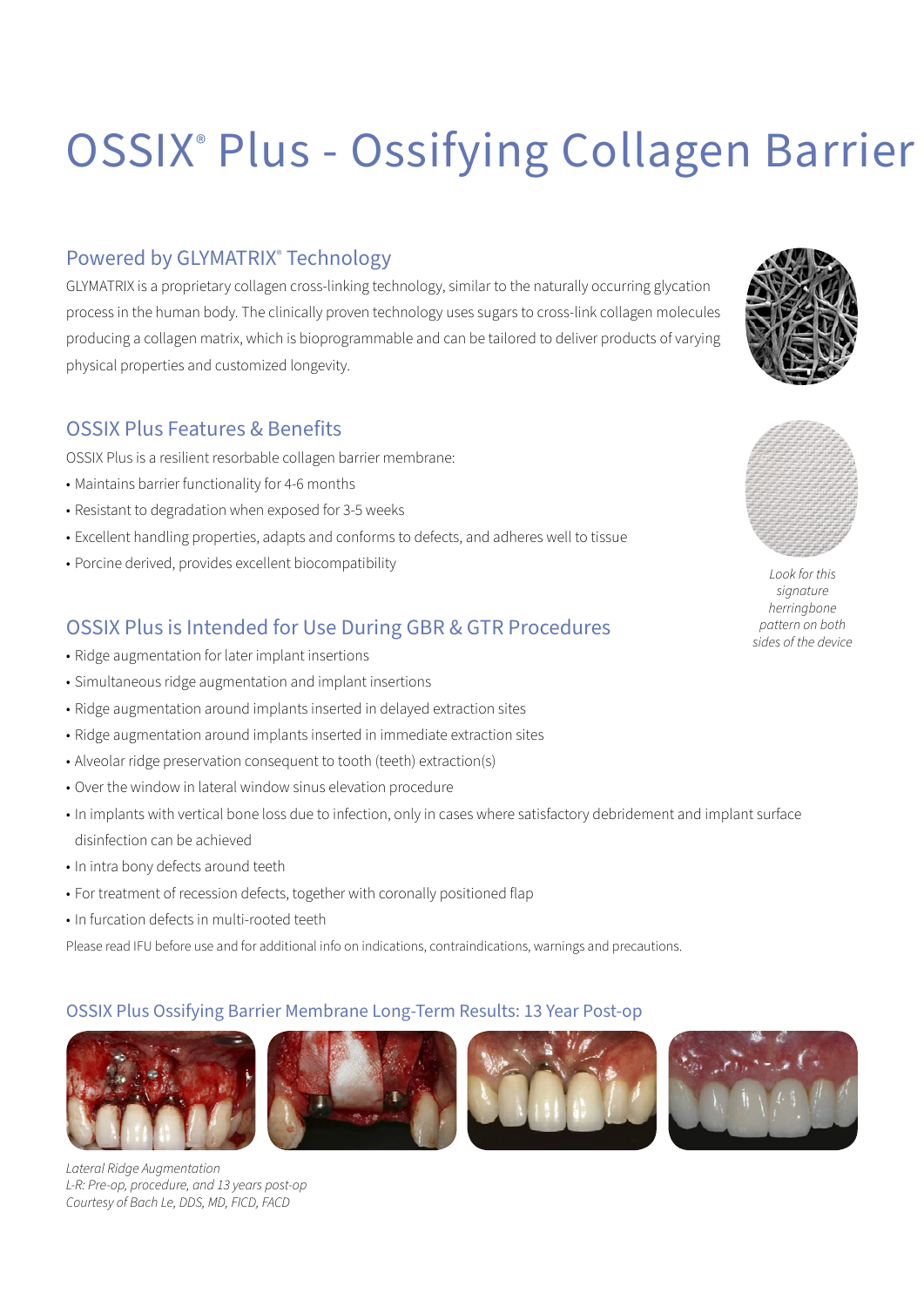# Membrane for GBR & GTR Procedures

#### Barrier Function with True Ossification

Ossification is defined as the formation of bone, the state of being changed into a bony substance. OSSIX Plus is the only barrier membrane that ossifies.

#### Long-Term Effect on Bone Formation











*8/2011 1/2012 12/2015 8/2016*

*Long-term follow-up of OSSIX Plus barrier membrane ossification up to 5 years post-op.*

#### Human Histology 4-6 Months Post-op



*Human histology at 4-6 months post-op shows bone promotion and ossification of OSSIX Plus barrier membrane* 

#### OSSIX Plus the Only Ossifying Barrier Membrane — Supporting Publications

To the best of our knowledge, these are the first reports of complete ossification of a collagen barrier membrane in GBR procedures.

- Zubery et al. (2007). Ossification of a novel cross-linked porcine collagen barrier in guided bone regeneration in dogs. J Periodontol 78:112- 121.
- Zubery et al. (2008). Ossification of a collagen membrane cross-linked by sugar: a human case series. J Periodontol. 79:101-1107.
- Tal H, Kozlovsky A, Artzi Z, Nemcovsky CE, Moses O. (2008) Long-term bio-degradation of cross-linked and non-cross-linked collagen barriers in human guided bone regeneration. Clin Oral Implants Res. 19(3):295-30.
- Capri G, Smukler H, Landi L. (2012) A less invasive approach to mandibular horizontal ridge augmentation using autogenous bone: A human histological case series. The Journal of Implants and Advanced Clinical Dentistry 4:27-36.
- Artzi Z, Weinreb M, Carmeli G, Lev-Dor R, Dard M, Nemcovsky CE. (2008) Histomorphometric assessment of bone formation in sinus augmentation utilizing a combination of autogenous and hydroxyapatite/biphasic tricalcium phosphate graft materials: at 6 and 9 months in humans. Clin. Oral Impl. Res. 19; 686–692.